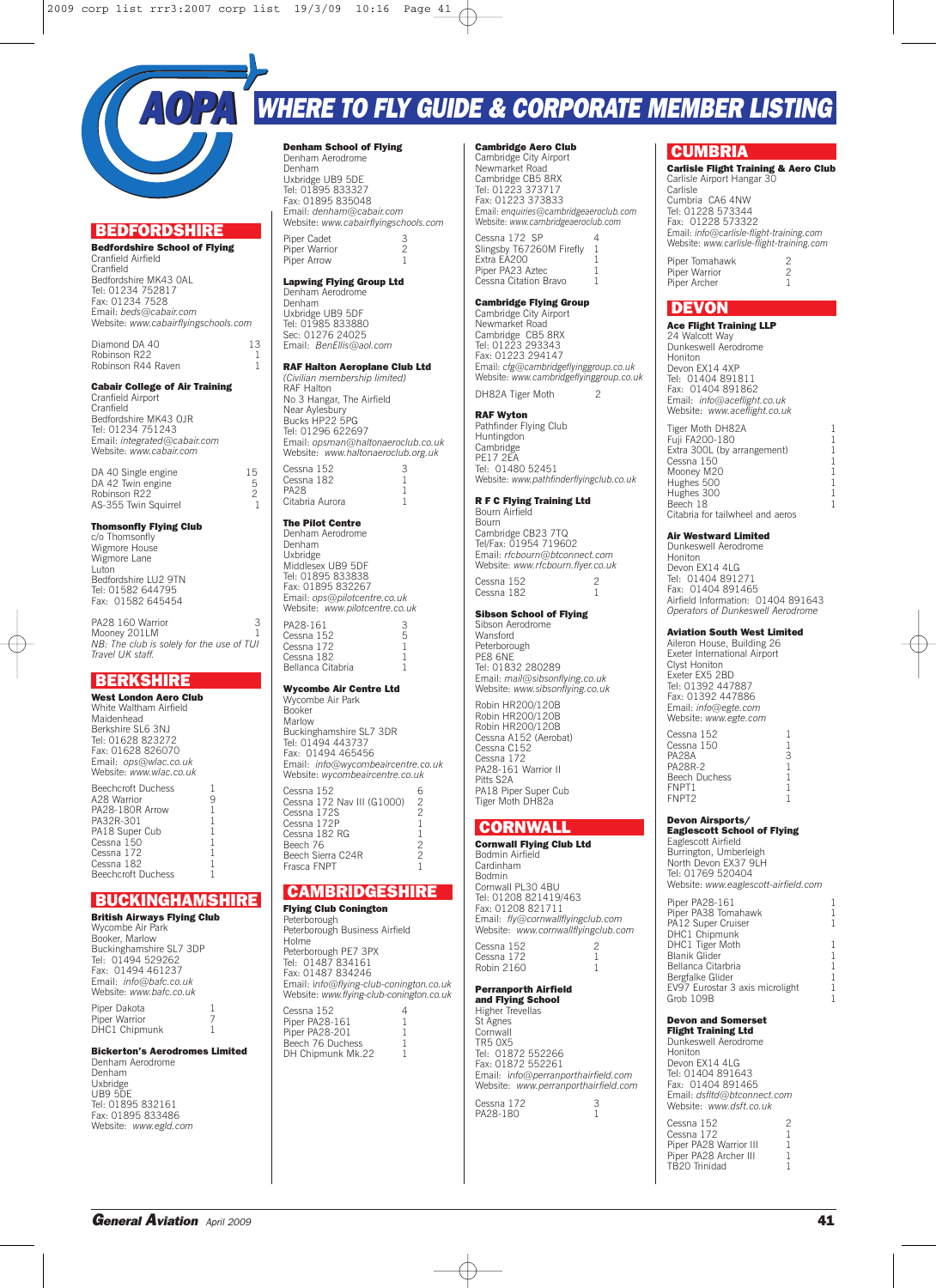**Exeter Flying Club** Exeter International Airport Clyst Honiton Exeter Devon EX5 2BA Tel: 01392 367653 Fax: 01392 447847 E-mail: *info@flying-club.com* Web: *www.flying-club.com* Cessna 172 3 Piper PA28

#### **Plymouth Flying School Ltd**

Plymouth City Airport **Crownhill** Plymouth PL6 8BW Tel: 01752 773335 Fax: 01752 773340 Email: *fly@plymouthflyingschool.co.uk* PA28 1 Cessna 152 2

#### **DORSET**

**Bournemouth Flying Club Ltd** Aviation Park East off Matchams Lane Bournemouth International Airport Christchurch Dorset BH23 6NE Tel: 01202 578558 Fax: 01202 578509 Email: *bfc@bfclub.co.uk* Website: *www.bfclub.co.uk*

Cessna 172 1 Piper PA-28-161 petrol 2 Piper PA-28-161 diesel 4 PA28 Arrow<br>Beagle Pup Beagle Pup<br>Siai Marchetti F260 1<br>Partenavia P68B 1 Puchess 1

#### **Cabair Modular**

Building 307 Aviation Park West Bournemouth International Airport Christchurch Dorset BH23 6NW Tel: 01202 581122 Fax: 01202 581129 Email: *modular@cabair.com* Website: *www.cabair.com*

BE76 Duchess 3<br>Piner Cadet 2 Piper Cadet<br>Piper Cadet 2<br>Piper Arrow 3 Piper Arrow 3 FNPT2 Simulator 1

#### **DURHAM**

**St George's Flight Training Ltd** Durham Tees Valley Airport Darlington County Durham DL2 1NL Tel: 01325 333431/335806 Fax: 01325 333431 Email: *EandMTeed@stgeorgeflighttraining.co.uk* Website: *www.stgeorgeflighttraining.co.uk* Piper PA28 3<br>Piper PA38 3

Piper PA38 3<br>Cessna 150 3 Cessna 150

#### *also* c/o **Samson Aviation Services** Southside

Newcastle International Airport Newcastle Upon Tyne Tel: 0191 286 7881 Fax: 01325 333431 Email: *EandMTeed@stgeorgeflighttraining.co.uk* Website: *www.stgeorgeflighttraining.co.uk*

#### **ESSEX**

**Andrewsfield Aviation Ltd** Saling Airfield Stebbing, Dunmow Essex CM6 3TH Tel: 01371 856744 Fax: 01371 856500 E-mail: *info@andrewsfield.com* Web: *www.andrewsfield.com*

| Cessna 152<br>Cessna 172<br>PA28 140<br>PA28 160<br>PA28 Arrow<br><b>PA18</b> |  |
|-------------------------------------------------------------------------------|--|
|                                                                               |  |

#### **Seawing Flying Club**

Eastern Perimeter Road Southend Airport Southend Essex SS<sub>2</sub> 6YF Tel: 01702 545420 Fax: 01702 543343 E-mail: *seawingfc@aol.com* Web: *www.seawing.uk.com* Cessna 152 2

Cessna Aerobat Cessna F172N 1 Piper Cherokee 180

#### **Southend Flying Club**

Southend Airport Southend-on-Sea Essex SS2 6YF Tel: 01702 545198 FAX: 01702 543756 E-mail: *southendflyingclub@btclick.com* Web: *www.southendflyingclub.co.uk* PA28-140 PA28-151 PA28 R200 PA34 200 Cessna 152 Aerobat

#### **Stapleford Flying Club Flight Centre**

Stapleford Aerodrome Stapleford Tawney Near Romford Essex RM4 1SJ Tel: 01708 688380 Fax: 01708 688421 Email: *reception@flysfc.com* Website: *www.flysfc.com* Cessna 152 16<br>Cessna 172 1 Cessna 172 1<br>Cessna 182 1 Cessna 182 PA28 7<br>PA28 7<br>PA28R 3 PA28R 3<br>PA34 3 PA34 3<br>Piner Suner Cub 3 Piper Super Cub 1 T67 Firefly 1<br>DA40D 1 DA40D 1<br>DA42D 2  $DA42D$ 

#### **GLOUCESTERSHIRE**

**Cotswold Aero Club** Aviation House Gloucestershire Airport **Cirencester** Cheltenham Glos GL51 6SP Tel: 01452 713924 Fax: 01452 855223 E-mail: *email@cotswoldaeroclub.com* web: *www.cotswoldaeroclub.com* PA28R - 200 Mk II 1<br>Pobin P2112

Robin R2112 2 Robin DR400/120 1 EV97 Eurostar 1

#### **Cotswold Flying Club @ Kemble**

Building 2A, North Gate, D Site Kemble Airport **Cirencester** Gloucestershire GL7 6BA Tel: 01285 898229 Email: *info@cotswoldflyingclub.com* Cessna  $152$   $122$   $132$   $132$ Cessna 182 1 Piper PA28-161 1 Piper PA28-151 1

#### **Kemble Air Services Ltd**

Seneca V

The Control Tower Kemble Airfield **Cirencester** Glos GL7 6BA Tel: 01285 771177 Fax: 01285 771382 Email: *operations@kemble.com* Website: *www.kemble.com Aerodrome operator*

#### **Staverton Flying School**

Gloucestershire Airport **Staverton** Cheltenham Glos GL51 6ST Tel: 01452 712388 Fax: 01452 713565 Email: *info@stavertonflyingschool.co.uk* Web: *www.stavertonflyingschool.co.uk*

| Cessna 152 |  |  |
|------------|--|--|
| Cessna 172 |  |  |
| Cessna 177 |  |  |
|            |  |  |

#### **Tiger Airways**

Hangar SE47 Gloucestershire Airport **Staverton** Cheltenham Gloucester GL51 6SS Tel: 01452 854141 Fax: 01452 533181 Email: *mail@tigerairways.co.uk* Website: *www.tigerairways.co.uk* Fournier RF6B<br>Stampe SV4 1 Stampe SV4 14<br>Slingsby T67M Mk II 11 Waco YMF-5C 1<br>Boeing Stearman 1 Boeing Stearman

#### **HAMPSHIRE**

**B-N Group Limited** Bembridge Airport Bembridge Isle of Wight PO35 5PR Tel: 01983 873331 Fax: 01983 871566 Email: *ats@eghj.com* Website: *www.eghj.com Aerodrome operator*

#### **Western Air (Thruxton) Ltd**

Thruxton Airport Andover Hants SP11 8PW Tel: 01264 773900 Fax: 01264 773913 Email: *westernair@thruxtonairport.com* Website: *www.westernairthruxton.co.uk* Warrior III Avidyne  $P_{A28-161}$  3<br> $P_{A28-181}$  3 PA28-181 Seneca PA34 1<br>Slingshy T67M 1 Slingsby T67M

#### **HEREFORDSHIRE**

**Herefordshire Aero Club Ltd** Shobdon Airfield Leominster Herefordshire HR6 9NR Tel: 01568 708369 Fax: 01568 708935 Email: *dennis@aeroclub.co.uk* Website: *www.aeroclub.co.uk* Cessna 152 4

Piper Archer II<br>Piper Cherokee 1 Piper Cherokee

#### **HERTFORDSHIRE East Herts Flying School**

Panshanger Airfield Near Hertford Herts SG14 2NH Tel: 01707 391791 Fax: 01707 292792 Email: *info@northlondonflyingschool.com* Website: *www.mags-on.com*

#### **London School of Flying**

Elstree Aerodrome Elstree Herts WD6 3AW Tel: 0208 953 4343 Fax: 0208 207 1509 Email: *lsf@cabair.com* Website: *www.cabairflyingschools.com*

| Piper Cadet (diesel) |   |
|----------------------|---|
| Piper Archer         | 1 |
| Piper Arrow          | 1 |
| Grumman Tiger        | 1 |
| Rockwell 114         | 1 |
| DA42 Glass Cockpit   | 1 |
| Robinson R22         | 2 |
| Robinson R44         | 2 |
|                      |   |





# **OPMYS**

**10+ years experience · 100+ aircraft handled per year · Legal and aviation background** Lasse Rungholm, Lawyer, CPL MEIR +45 70 20 00 51, info@opmas.dk, www.opmas.dk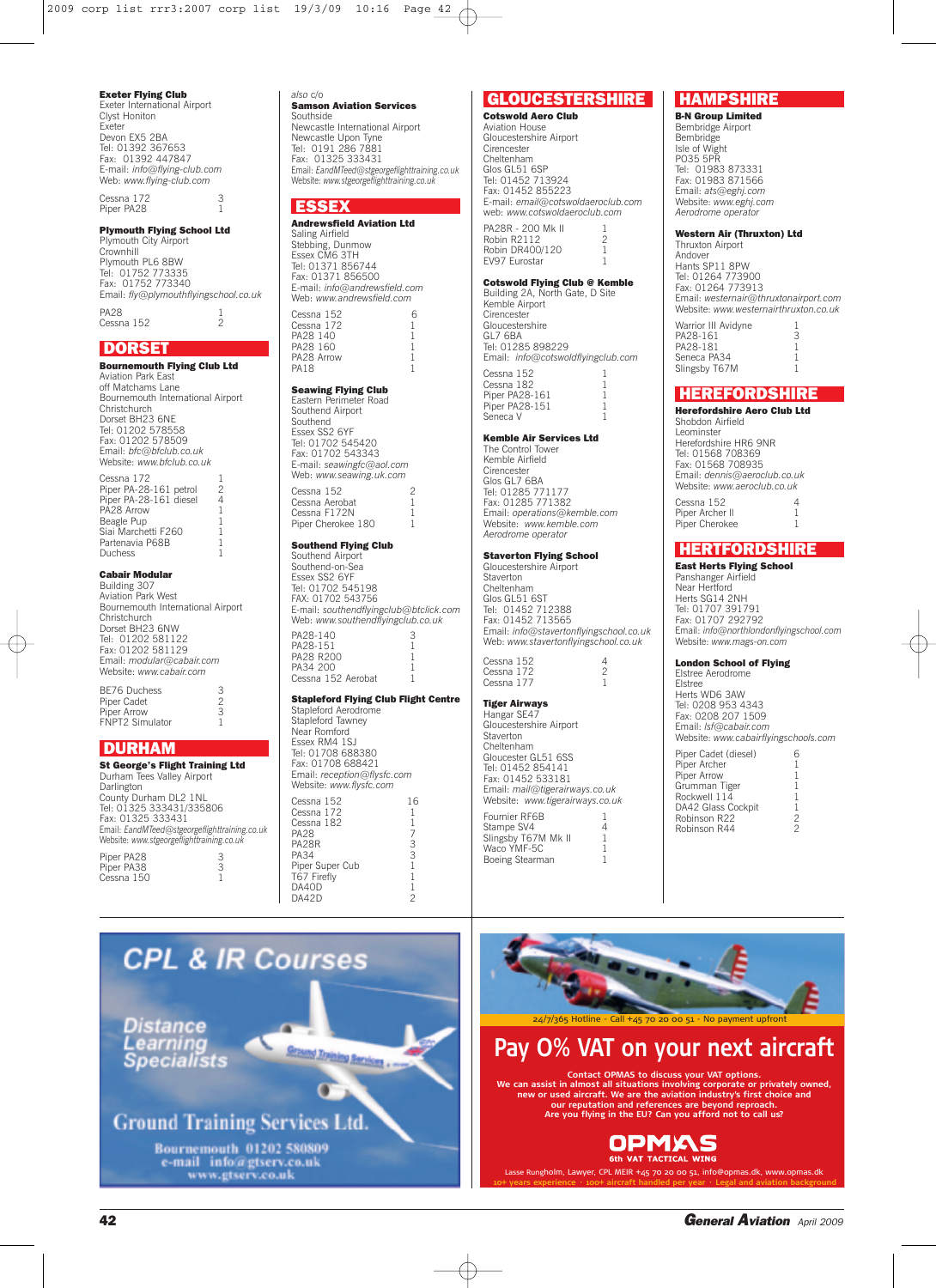#### **KENT**

**Alouette Flying Club Ltd** Building C700 East Camp Biggin Hill Airport Kent TN16 3BN Tel: 01959 573243 Fax: 01959 573243 Email: *secretary@alouette.org.uk* Website: *www.alouette.org.uk* PA38 1 Cessna 172 Skyhawk 1

#### **Biggin Hill School of Flying**

Biggin Hill Airport Kent TN16 3BN Tel: 01959 573583 Fax: 01959 570770 E-mail: *bigginhill@cabair.com* Web: *www.cabairflyingschools.com*

| $A$ A5-A                          | 2 |
|-----------------------------------|---|
| $A$ A5-B                          |   |
| Piper Warrior                     |   |
| GA7                               |   |
| R <sub>22</sub>                   |   |
| Cessna 152                        | 2 |
| Fixed Wing, Single Engine, Rotary |   |

#### **Rochester School of Flying**

Rochester Airport Maidstone Road Chatham ME5 9SD Tel: 01634 861713 Fax: 01634 865457 email: *rochester@cabair.com* web: *www.cabairflyingschools.com*

Cessna 152 Piper Warrior Robinson R22 1<br>Robinson R44 Raven 1 Robinson R44 Raven

#### **TG Aviation Ltd**

Thanet Flying Club Manston Ramsgate Kent CT12 5BP Tel: 01843 823656 Fax: 01843 822024 Email: *info@tgaviation.com* Website: *www.tgaviation.com* Cessna 152  $\frac{3}{3}$ PA<sub>28</sub> rves<br>PA28R 1<br>Boeing Stearman 1 Boeing Stearman 1

#### **Weald Air Services**

Headcorn Aerodrome **Headcorn** Kent TN27 9HX Tel: 01622 891539 Fax: 01622 890876 Email: *enquiries@headcornaerodrome.co.uk* Website: *www.headcornaerodrome.co.uk*

Cessna 150 Aerobat  $Cessna 150$ Cessna 150<br>Cessna 152 1<br>Cessna 172 2 Cessna 172 2<br>Robin DR400 5 Problin DR400 5<br>Piner Seneca 1 Piper Seneca 1 Piper Warrior PA28 2

#### **LANCASHIRE**

**BAE Systems (Warton) Flying Club**

(BAE Systems Warton Site *employees and immediate family only)* c/o FTI (WID) Warton Aerodrome Preston PR4 1AX Tel: 01772 852362 Fax: 01772 856087 Email: *frank.j.smith@baesystems.com* Website: *www.baeflyingclub.co.uk* Cessna 152 Cessna 172 1 Piper Warrior 2

**Lancashire Flying Club** c/o Tawney Cottage Hobb Lane Cheshire WA4 5QS

| Cessna 150    |   |
|---------------|---|
| Cessna 152    |   |
| Cessna 172    | 2 |
| Grob 115      | 2 |
| Piper Warrior | 3 |

#### **LEICESTERSHIRE**

| <b>Leicestershire Aero Club</b><br>Leicestershire Airport<br>Gartree Road<br>Leicester LE2 2FG<br>Tel: 0116 2592360<br>email: admin@leicestershireaeroclub.com |        |  |
|----------------------------------------------------------------------------------------------------------------------------------------------------------------|--------|--|
| Web: www.leicestershireaeroclub.co.uk                                                                                                                          |        |  |
| Cessna 152<br>Cessna 152 Aerobat<br>PA28 Cadet<br>$\Box$ A $\cap$ A $\Box$                                                                                     | 3<br>2 |  |

PA28 Archer II 2 PA23 250 Piper Aztec 1

#### **LINCOLNSHIRE**

**Fenland Aero Club** Fenland Airfield, Jekyll's Bank Holbeach-St-Johns **Spalding** Lincolnshire PE12 8RQ Tel/fax: 01406 540461 Email: *info@fenland-flying-school.co.uk* Web*: www.fenland-flying-school.co.uk* Cessna 150 Cessna 152<br>Cessna 172 12 Cessna 172<br>Moonev M20J (hire only) 1

#### Mooney M20J (hire only) 1<br>Cessna 337 (hire only) 1 Cessna<sup>5</sup>337 (hire only)

**Humber Flying Club Ltd** 26 Franklin Way Humberside International Airport Kirmington Linccolnshire DN39 6YH Tel: 01652 680746 Fax: 01652 688492 Email: *johngreenfield1@talktalk.net* Web: *www.humberflyingclub.co.uk*

Cessna 150 2 Cessna 172<br>Piper PA-44 Piper PA-44 1 Frasca 142/PA44 (CAA approved) 1 AST 300 simulator 1

#### **RAF Waddington Flying Club**

c/o Flt Lt Chris Hives OC Land & Sea EW Flt AWC Lincoln LN5 9WA Tel: 01522 727340/726247 Fax: 01522 720744 Email: *WFC@Waddingtonflyers.org* Website: *www.waddingtonflyers.org*

Cessna 150 cessna 152<br>Cessna 152 Aerobat 1<br>Cessna 172 Cessna 172 Piper PA28<br>Piper PA28 1<br>Piper 34 1  $Piner 34$ 

#### **Soloflight Aviation**

Captains Club Humberside Airport Kirmington Lincolnshire DN39 6YH Tel: 01652 688833 E-mail: *flying@soloflight.co.uk* Web: *www.soloflight.co.uk*

Piper PA28 4<br>Cessna 182 1 Cessna 182 Cessna 172 diesel 1 DA42 diesel twin star

**Wickenby Aerodrome** Wickenby Airfield Nr Langworth **Lincoln** LN3 5AX Tel: 01673 862756 Fax: 01673 861077 Email: *info@wickenbyairfield.com* Website: *www.wickenbyairfield.com*

**NORFOLK RAF Marham Aero Club**

Cessna 150 Aerobat

King's Lynn Norfolk PE33 9NP Tel: 01760 337261 Ext 7086 Fax: 01760 446002 Ext 6002 Email: *MRM-9Sqn-QWI-N@marham.raf.mod.uk* Website: *www.marhamaeroclub.co.uk* Piper PA28 Cessna 150 1

**Wingtask 1995 Limited/ Waveney Flying Group**

Seething Airfield Toad Lane Seething Norwich NR15 1EL Tel/fax: 01508 550453 Website: *www.seething-airfield.co.uk*

Piper Archer Cessna 172

#### **NOTTINGHAMSHIRE**

**Sherwood Flying Club** Nottingham City Airport Tollerton Lane **Tollerton** Notts NG12 4GA Tel: 0115 9811402 Email: *info@sherwoodflyingclub.co.uk* Website: *www.sherwoodflyingclub.co.uk* Piper PA28 Piper PA38

#### **Trumanair Flying School**

Nottingham Airport Tollerton Nottingham NG12 4GA Tel: 0115 981 5050 Fax: 0115 981 1444 Email: i*nfo@trumanaviation.demon.co.uk* Website: *www.nottinghamairport.co.uk*

Piper PA38 Tomahawk 5 Piper PA28 Archer Piper PA28R Arrow 1 Piper PA34 Seneca 1 DH82A Tiger Moth 1 Cessna 172 Skyhawk 1

#### **OXFORDSHIRE**

**Oxford Aviation Academy (Oxford) Limited** Oxford Airport Kidlington Oxon OX5 1QX Tel: 01865 841234 Fax: 01865 378797 Email: *enquiries@oxfordaviation.net* Website: *www.oxfordaviation.net* Piper Warrior 30<br>Piper Seneca 22 Piper Seneca 22 B200 FNPTII MCC 3 zlin 242L<br>TR20 Trinidad 2 TB20 Trinidad 2 B737-400 FNPTII MCC 2 PA34 FNPTII 5 PA28 FNPTI<br>PA28 FNPTI 2 PA28 FNPTI

#### **Pilot Flight Training**

Oxford Airport, Kidlington Oxon OX5 1RA Tel: 01865 370814 Email: *info@pilottraining.com* Web: *www.pilotflighttraining.com* Piner Cherokee 1 Piper Cherokee Six 1<br>Cessna 172 1

Cessna 172 Slingsby T67B<br>Slingsby T67M 1

## **RAF Benson Flying Club**

Wallingford Oxon OX10 6AA Tel: 01491 837766

**RAF Brize Norton Flying Club Ltd** *Civilian membership limited)* RAF Brize Norton

Oxford OX8 3LX Tel: 01993 845886

Piper Cherokee 2<br>Piper Warrior 2 Piper Warrior 2<br>Rockwell 112 1 Rockwell 112

#### **SHROPSHIRE**

**The Shropshire Aero Club** Sleap Airfield, Harmer Hill Sleap Shropshire SY4 3HE Tel: 01939 232882 Fax: 01939 235058 Email: *info@shropshireaeroclub.com* Web: *www.shropshireaeroclub.com*

| Cessna 152              | З |
|-------------------------|---|
| Cessna 152A             |   |
| Cessna 172 SP           |   |
| PA28 161                |   |
| PA28 181                | 2 |
| R/T simulator           |   |
| Wartime Recovery Museum |   |

## **SOUTH YORKSHIRE**

**Sheffield Aero Club** Netherthorpe Aerodrome Thorpe Salvin Worksop

Nottinghamshire S8O 3JQ Tel: 019 475233 Fax: 019 532413 Email: *info@sheffieldaeroclub.net* Website: *www.sheffieldaeroclub.net*

Cessna 150 1<br>Cessna 152 5 Cessna 152 PA28

#### **STAFFORDSHIRE Tatenhill Aviation Ltd**

Tatenhill Airfield Newborough Road Needwood Burton-on-Trent DE13 9PD Tel: 01283 575283 Email: *mail@tatenhill.com* Website: *www.tatenhill.com*

 $C$ essna 152  $\overline{4}$ PA28 Warrior PA28 Archer Comanche 1 Robin DR400 1 Bellanca Decathlan 1



# PA28 Arrow IV<br>Comanche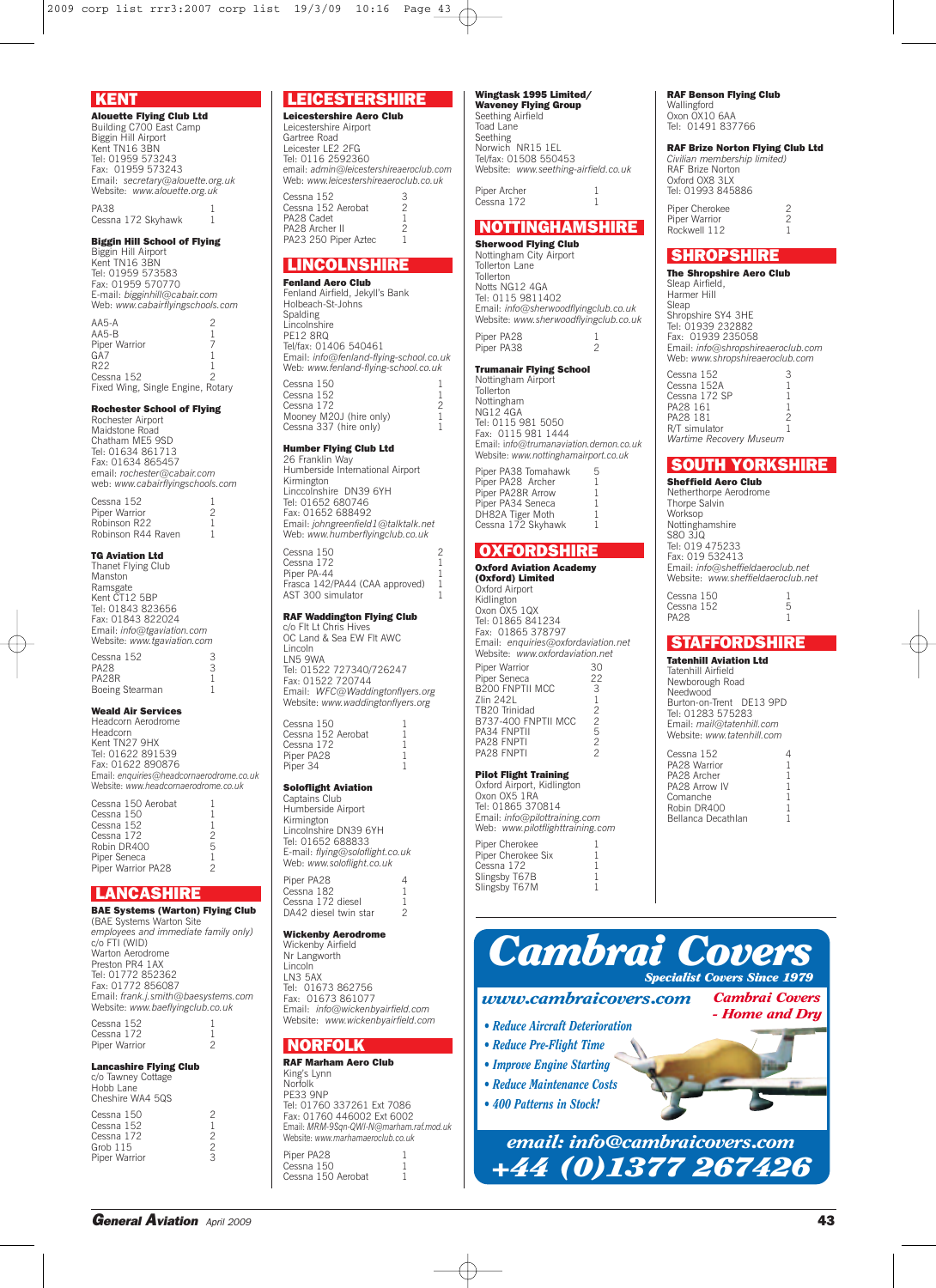#### **SURREY**

**Blackbushe School of Flying** Blackbushe Airport Camberley Surrey GU17 9LQ Tel: 01252 870999 Fax: 01252 871975 Email: *blackbushe@cabair.com* Website:*www.cabairflyingschools.com*

Grumman Cheetah 4 Piper Warrior 2 Piper Cadet 1 Robin HR200 2 Robinson R22 1<br>Robinson R44 Raven 1 Robinson R44 Raven

#### **Blackbushe Aviation**

*(A Redair Flight Centre)* Blackbushe Airport Camberley Surrey GU17 9LB Tel: 01273 877727 E-mail: *info@blackbusheaviation.com* Web: *www.blackbusheaviation.com*

Cessna 152 5<br>Cessna 152 Aerobat 1 Cessna 152 Aerobat 1 Piper Tomahawk 1 Piper Archer 2 Piper Arener<br>Piper Seneca III 2<br>Piper Chieftain 1 Piper Chieftain Piper Arrow

#### **Cubair Flight Training Ltd**

Hangar No 8, Redhill Aerodrome Kingsmill Lane Redhill Surrey RH1 5JY Tel: 01737 822124 Fax: 08700 513715 E-mail: *ops@cubair.co.uk* Web: *www.cubair.co.uk* Piper Super Cub 1 Cessna 172 Diamond Star DA40 1 Katana DA20-A1 2 Katana DA20-C1 Slingsby T67M Grumman Cougar 1

#### **Harvard Aviation School of Flying**

Old North Block Redhill Aerodrome Kings Mill Lane Redhill Surrey RH1 5YP Tel: 01737 823001 Fax: 01737 823021 Email: *info@harvardaviation.com* Website: *www.harvardaviation.com*

Cessna  $172$   $12$   $22$   $22$ Cessna 152 2 PA28-161 1 PA28-140 1

#### **London Transport Flying Club**

Fairoaks Aiport Chobham Woking Surrey GU24 8HU Tel: 01276 858502 Web: *www.ltfc.demon.co.uk* Piper Cherokee 1

#### Piper Warrior

**Redhill Aviation** *(A Redair Flight Centre)* Main Block, Redhill Aerodrome

Kingsmill Lane Redhill Surrey RHl 5JY Tel: 01737 822959 Fax: 01737 822163 Email: *redhillaviation@aol.com* Web: *www.redhillaviation.co.uk*

Cessna 152<br>Cessna 152 Aerobat 2 Cessna 152 Aerobat<br>Piper Archer Piner Archer PPiper Seneca III

#### **WARWICKSHIRE**

**AWA Flying Group** Coventry Airport West Anson House Baginton Coventry CV8 3AZ Tel: 024 76 301498 Email: *member@flyinggroup.fsnet.co.uk* Website: *www.flyawa.co.uk*

Piper Cherokee 1 Cessna 172 – Reims Rocket1

#### **Coventry Aeroplane Club**

The New Clubhouse Coventry Airport Rowley Road Coventry CV3 4FR Tel: (024) 76 301428 Fax: (024) 76 306417 Email: *operations@covaero.com* Website: *www.covaero.com* Cessna 152 Cessna 172 1<br>Piper Archer 181 1

#### **Midland Air Training Ltd**

Bulldog

Airpark Rowley Road Coventry Airport **Baginton** Coventry CV3 4FR Tel: 024 7630 4914 Fax: 024 7630 4192 Email: *mats@uki.net* Website: *www.mats.uki.net* Piper Cherokee 3

#### **On-Track Aviation Limited**

Wellesbourne Mountford Aerodrome Loxley Lane Wellesbourne Warwickshire CV35 9EU Tel / Fax: 01789 842777 Email: *ontrackegbw@yahoo.co.uk* Website: *www.ontrackaviation.com*

| PA28R              |   |
|--------------------|---|
| Cessna 152         |   |
| Cessna 172         | 1 |
| <b>PA28</b>        | 5 |
| Robin 200          | 4 |
| Robin 2160i        | 1 |
| Chipmunk           | 1 |
| Maule Amphibian    | 2 |
| Husky Amphibian    | 1 |
| C172 Amphibian     | 1 |
| PA34               | 1 |
| Sup Cub floatplane | 1 |
| C206 Amphibian     | 1 |
| DA 42              |   |
|                    |   |

#### **South Warwickshire Flying School** Wellesbourne Mountford Aerodrome

Loxley Lane Warwick CV35 9EU Tel: 01789 8404 Fax: 01789 842539 Email: *ops@southwarwickshireflyingschool.com* Website: *www.southwarwickshireflyingschool.com*

 $C \text{e}$ ssna 152  $4$ Cessna 172<br>Piner Warrior 1 Piper Warrior 1<br>Frasca 101G 1  $Fr<sub>asca</sub> 101G$ 

#### **Wellesbourne Aviation**

Wellesbourne Mountford Aerodrome Loxley Lane Wellesbourne Warwick CV35 9EU Tel: 01789 841066 Fax: 01789 841067 Email: *mail@wellaviate.co.uk* Website: *www.cabairflyingschools.com*

Robin HR200 Robin 2160i 1 PA28 Warrior 3 PA28R Arrow 1

#### **WEST SUSSEX**

**The Flying School at Goodwood Aero Club** Goodwood Aerodrome Chichester W Sussex PO18 0PH Tel: 01243 755066 Fax: 01243 755085 Email: *fsd@goodwood.co.uk* Website: *www.goodwood.co.uk/aviation* Harvard AT11b 1 Super Decathlon (8kcab) PA28 Archer 1 PA28 181 Archer 4 PA28 161 Warrior 2 PA38 Tomahawk 1<br>DH82A Tiger Moth 1 DH82A Tiger Moth

#### **Sky Leisure Aviation**

*(A Redair Flight Centre)* 1st Floor, Terminal Building Shoreham Airport, Shoreham-by-Sea West Sussex BN43 5FF Tel/fax: 01273 464422 Email: *skyleisureav@aol.co.uk* Website: *www.skyleisureaviation.co.uk* Cessna 152 3<br>Cessna 152 Aerobat 1

Cessna 152 Aerobat 1 Piper Tomahawk 2 Piper Archer 2 Piper Arrow 1<br>Piper Seneca III 1 Piper Seneca III

#### **Sussex Flying Club**

Sussex Flight Centre First Floor, Main Terminal Building, Shoreham Airport West Sussex BN43 5FF Tel/fax: 01273 440852 E-mail: *ops@sfc.ac* Web: *www.sfc.ac* Cessna 152 3 Piper PA28R Arrow 1<br>PA28-161 Warrior 3 PA28-161 Warrior

#### **WILTSHIRE**

**Army Flying Association** *(Serving or retired Armed Services personnel only)* School of Army Aviation Middle Wallop **Stockbridge** Hants SO50 8DY Tel: 07860 937933 Email: *Neville@afaoperations.flyer.co.uk*

#### **Old Sarum Flying Club**

Cessna 172 1

Old Sarum Airfield Old Sarum, Salisbury, Wiltshire SP4 6DZ Tel: 07534 555684 Fax: 01722 323702 Email: *info@flysarum.com* Website: *www.flysarum.com* PA28 Warrior 3 PA28 Archer 1<br>Aero AT3 1 Aero AT3

#### **RAF Lyneham Flying Club** RAF Lyneham

Chippenham Wiltshire SN15 4PZ Tel: 01249 897567 *Membership restricted to military/government employees only* PA28-151 1<br>PA28-161 2 PA28-161

#### **WEST YORKSHIRE**

**Sherburn Aero Club Ltd** New Lennerton Lane, Sherburn-in-Elmet Leeds LS25 6JE Tel: 01977 682674 Fax: 01977 683699 Email: *flightdesk@sherburnaeroclub.com* Website: *www.sherburnaeroclub.com*

| PA28-161 Cadet   | 4 |
|------------------|---|
| PA28-161 Warrior | 5 |
| Cessna 150       | 1 |
| Robin 2160       | 2 |
| Aero AT-3        | 1 |
|                  |   |

#### Part of Colose Brothers Group plc



WITH MORE THAN 30 YEARS EXPERIENCE, CLOSE AVIATION **FINANCE HAS FINANCED** THOUSANDS OF AIRCRAFT THROUGHOUT THE WORLD.

#### CALL +44 (0) 20 8390 9444

www.closeaviation.com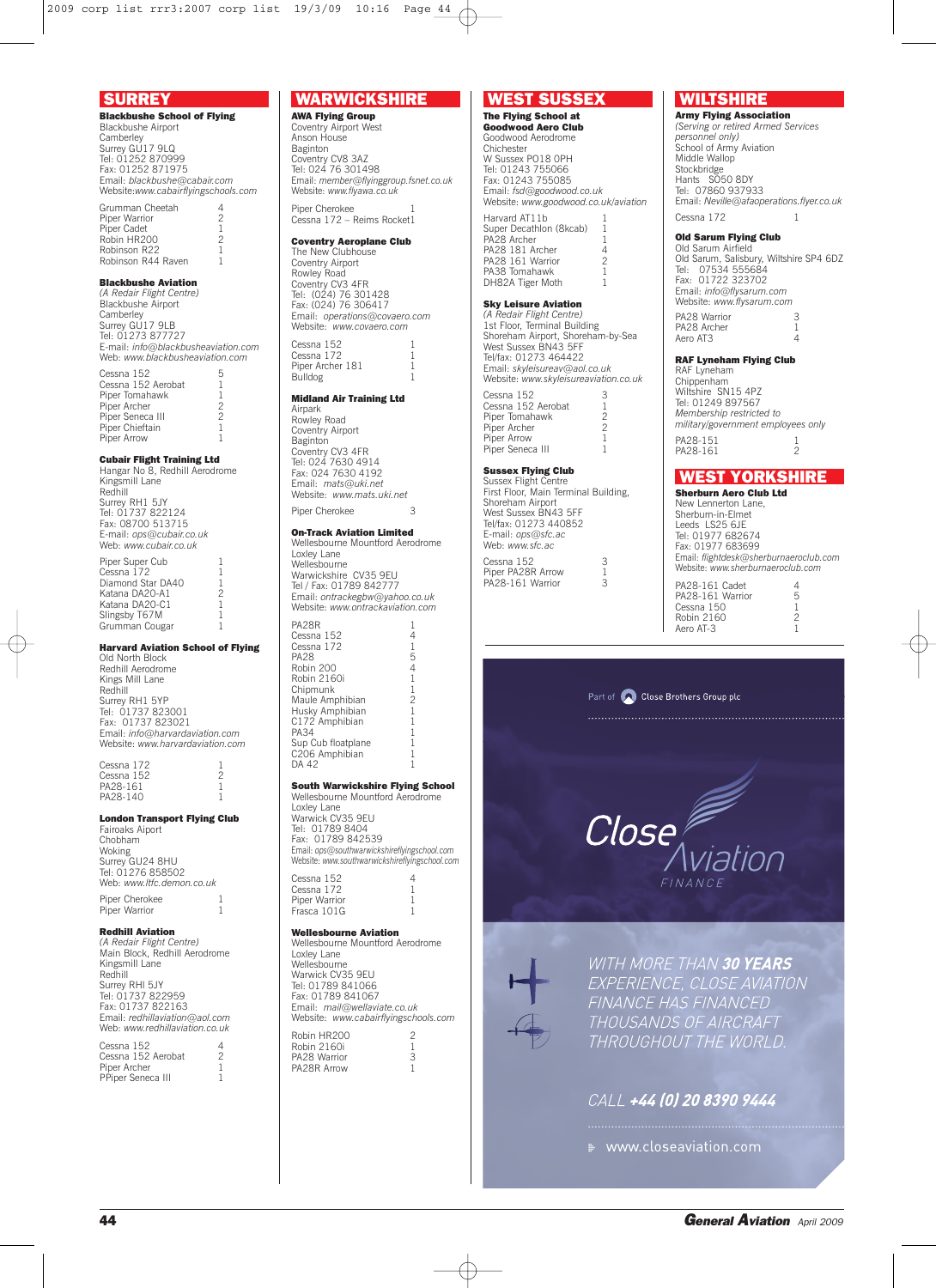#### **CHANNEL ISLANDS**

**Alderney Flying Club** PO Box 133 Alderney Airport Alderney Channel Islands GY9 3XD Tel: 01481 823053 Website: *www.flyalderney.com*

PA28 181Archer II

**Guernsey Flying Training** La Planque Lane Forest Guernsey Channel Islands GY8 ODT Tel: 01481 265254 Fax: 01481 263830 E-mail: *gft@guernseyaeroclub.com* Web: *www.guernseyaeroclub.com* Piner Warrior III 2

#### **Jersey Aero Club** Jersey Airport

St Peter, Jersey Channel Islands JE3 7BP Tel: 01534 743990 Fax: 01534 741290 E-mail: *info@jerseyaeroclub.com* Web: *www.jerseyaeroclub.com* Piper Warrior Piper Archer 2 Piper Cherokee 6  $C<sub>e</sub>ssna<sub>150</sub>$ DHC-1 Chipmunk

#### **NORTHERN IRELAND**

**Belfast Flying Club Ltd**

Belfast International Airport Aldergrove Co Antrim BT29 4AB Tel: 028 9445 2153/07979 600891 Fax: 028 9260 2609 Email: *john.phelan37@ntlworld.com* Website: *www.belfast-flying-club.com*

PA28 201 PA28 180 PA28 151  $Cessna 3100$ 

#### **Eglinton Flying Club**

17A Airfield Road, Eglinton Co Londonderry Northern Ireland BT47 3PZ Tel: 028 7181 0962

Cessna 152 Piper Warrior III

#### **Ulster Flying Club**

Ards Airport 61 Portaferry Road Newtownards County Down Northern Ireland BT23 8SG Tel: 028 9181 3327 Fax: 028 9181 4575 Email: *manager@ulsterflyingclub.com* Web: *www.ulsterflyingclub.com* Cessna 172 SPs 2

#### **SCOTLAND**

**Fife Flying Club** *(Tayside Aviation)* Fife Airport Goatmilk, Glenrothes Fife KY6 2SL Tel: 01592 753792 Email: *enquiries@taysideaviation.co.uk* Website: *www.taysideaviation.co.uk* Cessna 152<br>Cessna 172 3 Cessna 172

#### **Glasgow Flying Club**

Walkinshaw Road Renfrew Scotland PA4 9LP Tel: 0141 889 4565 Fax: 0141 840 2668 Email: *info@glasgowflyingclub.com* Web: *www.glasgowflyingclub.com*

#### PA38<br>PA28 PA28 1 Cessna 172 2

**Highland Flying School Ltd** North Apron, Inverness Airport Scotland IV2 7JB Tel: 01667 462226 Fax: 01667 462888 Email: *info@highlandflyingschool.co.uk* Web: *www.highlandflyingschool.co.uk* PA38 3 PA28-180 1<br>C172 1

#### **Moray Flying Club Ltd**

C172

*(RAF Kinloss)* Forres, Moray Scotland IV36 3UH Tel/Fax: 013 672161 Extn 7361 Email: *enquiries@morayflyingclub.org.uk* Web: *www.morayflyingclub.org.uk* Cessna 152 1 Cessna 152 Aerobat 1 Cessna 172

**RAF Leuchars Flying Club** St Andrews Fife  $KY1601X$ Tel/fax: 01334 839471 Email: *cco@leuchars.raf.mod.uk* Website: *www.leuchars.raf.mod.uk*

**Tayside Flying Club** *(Tayside Aviation)* Mercury Way, Riverside Drive Dundee Airport, Dundee Scotland DD2 1UH Tel: 01382 644372 Fax: 01382 644531 Email: *enquiries@taysideaviation.co.uk* Website: *www.taysideaviation.co.uk* Cessna 152 5 Cessna 172 2<br>Grob 115 5

Grob 115 5 Piper Warrior Piper Arrow<br>Piper Seneca Piper Seneca 1 Aslim AL200 MCC Simulator 1 R/T trainer and examiners on site. 9 day PPL ground school. CPL training. MEP. Instrument ratings. JAR conversions.

#### 27/28April, Sywell  $2$ otober Wellocho 5/6 October, Wellesbourne Instructor Seminars

Instructor Courses: FI (R), CRI (SE/ME), IRI, Seaplane, Aerobatic, FIC Instructor, Night, ns, Multi-Engine

PPL Groundschool

Seaplane Class Rating AOPA (UK) Aerobatics

Multi-Engine Piston Class Rating

#### On-Track Aviation Limited 01789 842777 **ontrackegbw@yahoo.co.uk**

www.ontrackaviation.com

#### **WALES**

**Cambrian Aero Training** The GTi Training Suite Valleys Innovation Centre Navigation Park Abercynon Mountain Ash CF64 4SN Tel: 02920 701944 Fax: 01443 665010 Email: *fly@cambrian-aero.co.uk* Website: *www.cambrian-aero.co.uk* PA28-236 1 PA28-181

PA28-180 1<br>PA28-180 1<br>PA21 1  $P_A21$ 

#### **Mona Flying Club** RAF Mona

Gwalchmai Anglesey North Wales LL65 4PB Tel: 01407 720581 Email: *ron.kelsall@freezone.co.uk* Web: *www.flymona.com* Cessna 152 1<br>DA40 Diesel 1 DA40 Diesel 1

#### **OVERSEAS**

#### **HONG KONG**

**Hong Kong Aviation Club Ltd** Sun Wong Toi Road Kowloon, Hong Kong, China Tel: 852-2713 5171

Fax: 852 2761 9511 Email: *hkac@aviationclub.hk* Website: *www.hkaviationclub.com.hk*

| Cessna 152   | 2 |
|--------------|---|
| Cessna 172   | 3 |
| Cessna 182   |   |
| Cessna 162   |   |
| Robinson R22 | 3 |
| Robinson R44 |   |
|              |   |

#### **USA**

**Orlando Flight Training** 301 North Dyer Boulevard Kissimmee, Florida 34741 USA Tel: (001) 407 518 7766 or Cabair UK: 01234 751243 E-mail: *info@flyoft.com* Web: *www.flyoft.com* JAA & FAA approved Diamond Katana 5 Cessna 152 3

| Cessna 152             | ۰, |
|------------------------|----|
| Cessna 172SP           |    |
| Piper Warrior II       |    |
| Piper PA28 Warrior III | Δ  |
| Piper Seminole         |    |
| Piper Cadet            |    |
| Grumman Cougar         |    |

#### **OTHER FLYING CLUBS AND OWNERSHIP GROUPS**

#### **British Disabled Pilots**

**Flying Association** c/o Lasham Gliding Society Ltd Lasham Airfield Lasham Alton Hants GU34 5SS Tel: 07967 269345 Email: *info@bdfc.net* Website: *www.bdfa.net*

#### **B17 Preservation Ltd**

PO Box 92 Bury St Edmunds Suffolk IP28 8RR Tel: 01638 721304 Fax: 01638 720506 Email: *sallyb@b-17preservation.demon.co.uk* Website: *www.sallyb.org.uk Operator and keeper of the last remaining B-17 Flying Fortress in the UK*

#### **de Havilland Support Ltd**

Duxford Airfield Cambridgeshire CB2 4QR Tel: 01223 8300 Fax: 01223 830085 Email: i*nfo@dhsupport.co.uk* Website: *www.dhsupport.com*

*Responsible for ensuring the continued airworthiness of the worldwide fleet of de Havilland, Beagle Pup and Scottish Aviation Bulldog aircraft.*

#### **DR Flying Club Limited**

22 Epney Road **Tuffley** Glos GL4 OLS Website: *drflyingclub.flyer.co.uk Co-ownership flying group*

#### **Enstone Sport Flying Ltd**

Enstone Aerodrome Church Enstone Oxfordshire OX7 4NP Tel: 01608 677208 Fax: 01608 677808 Email: *osf@enstoneaerodrome.co.uk* Website: *www.enstoneaerodrome.co.uk*

| Grob G-1 A            |   |
|-----------------------|---|
| Slingsby T61F Venture | 1 |
| Piper Warrior         |   |
| Piper Cherokee        |   |
| Diamond HK36TC        |   |
| S/Dimona              |   |
|                       |   |

#### **Freestyle Aviation** White Waltham Airfield

Maidenhead Berks SL6 3NJ Tel: 01628 637732 Fax: 01628 777083 Email: *ACCassidy@aol.com* Website: *www.freestyleaviation.co.uk* Pitts S-2A Special

#### **International Auster Club**

Extra 300

Peter J Gill Honorary Secretary 14 Meadow Close Whaley Bridge SK23 7BD **Derbyshire** Tel: 01663 733496 Fax: 01663 719214 Email: *peterjgill@bigfoot.com*

#### **Millen Aviation Services**

Rochester Airport Maidstone Road Chatham Kent ME5 9SD Tel: 01634 200787 Email: *info@millencorporation.com* DA40 D

C152 PA28-181 C172

#### **North Coates Flying Club**

Hangar 4, North Coates Airfield North Coates Grimsby Lincs DN36 5XU Tel: 01472 388850 Out of hours: 01652 618808 Website: *www.northcoatesflyingclub.co.uk 650 metres grass. AVGAS weekends. PPR. See flight guides for full details.*

#### **Professional**

**Flying Instructors Association** 4 Highdown House Shoreham Airport BN43 5FF Tel: 01273 467277 Fax: 01273 455777 Email: *dorothy@pooley3557.fsnet.co.uk Advice and guidance to flying instructors; mentoring and a forum for discussion.*

#### **Purple Aviation**

Eshott Airfield Bockenfield Aerodrome Felton Northumberland NE65 9QJ Tel: 01670 787881 Email: *fly@purpleaviation.co.uk* Website: *www.purpleaviation.co.uk* Thruster T600 1 Small light aircraft EV97 2 Weight shift P&M Quik & GT450 2

Examiner: FE, CRE (SE/ME)

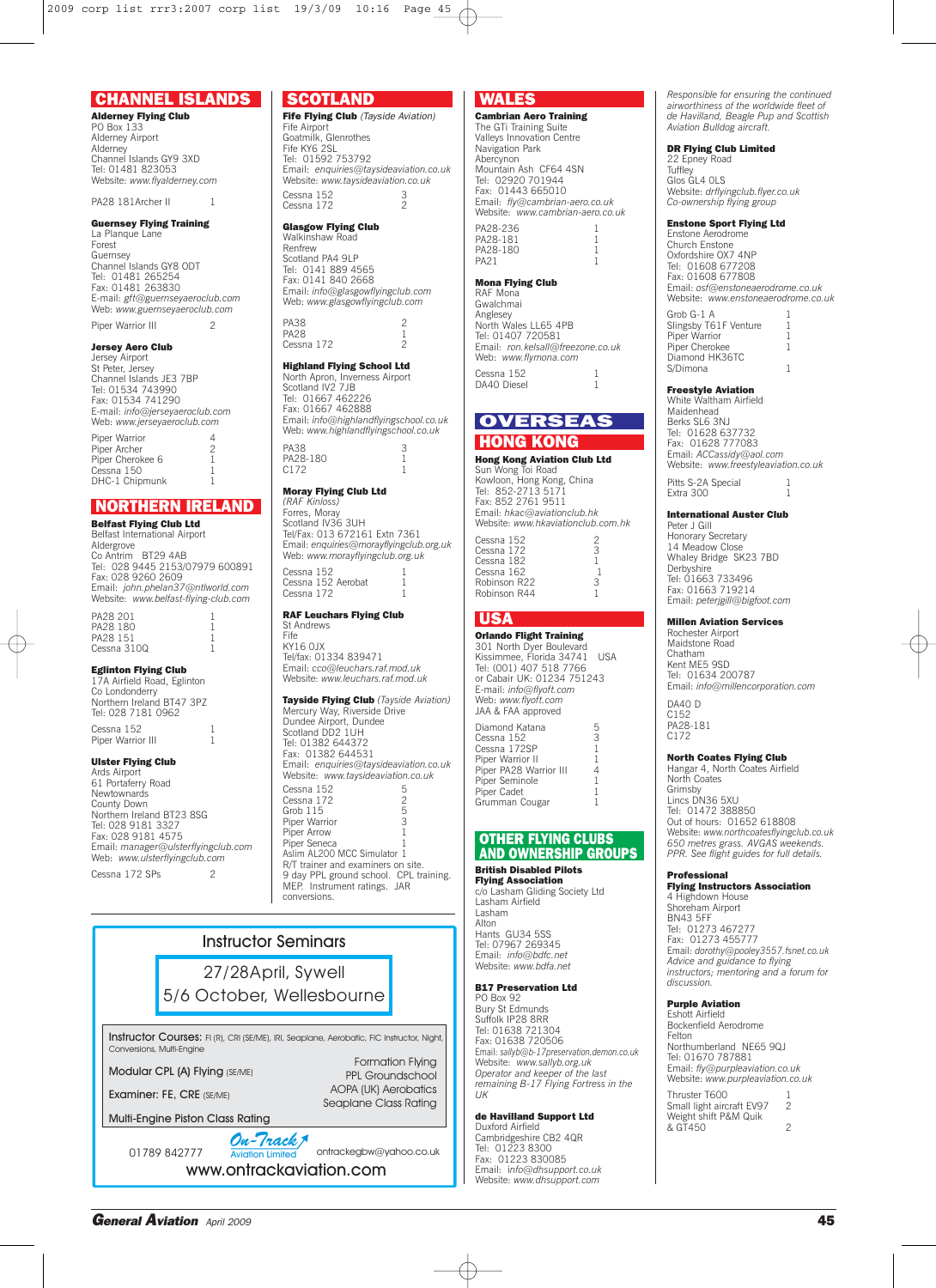#### **Real Flying Company Limited**

3 Cecil Pashley Way Shoreham Airport Shoreham by Sea W Sussex BN43 5FF Tel: 01273 440288 Fax: 01273 440325 Email: *ops@realflyingcompany.com* Website: *www.realflyingcompany.com* Stampe SV4C DHC-1 Chipmunk Extra 300L 1 Piper Warrior 2 T6 Harvard

#### **Sherlowe Aerobatic Society**

Lower Grounds Farm Sherlowe High Ercall Shropshire TF6 6LT Tel: 01952 770189 Fax: 01952 770762 Email: *bob@sherlowe.com* Cessna 152 SP

#### **Southern Strut Flying Group**

21 Chichester Road Seaford East Sussex BN25 2DJ Tel: 01323 490865 Cessna 152 1

#### **Southport & Merseyside Aero Club**

Liver Grease Co Ltd Norfolk Street Liverpool L1 OBE Tel: 0151 77494 Fax: 0151 7 3774 Email: *smac@livergrease.co.uk* Website: *www.smac.merseyworld.com* Cessna 172 1

#### **Spitfire Flying Club**

Popham Airfield Micheldever **Winchester** SO21 3BD Tel: 01256 397733 Fax: 01256 397114 Email: *pophamairfield@btconnect.com* Website: *www.popham-airfield.co.uk* Rental Cessna 150s and 172s Pitts Aerobatic Training Microlight Training C42 + Eurostar

#### **Ultimate High Academy**

Kemble Airfield Cirencester Glos GL7 6BA Tel: 01285 771200 Fax: 01285 771225 Email: *info@ultimatehigh.co.uk* Website: *www.ultimatehigh.co.uk* Bulldog 4<br>Extra 300 2<br>Chipmunk 1  $Extra$  300 **Chipmunk** 

#### **OTHER GENERAL AVIATION RELATED TRADE SERVICES Adams Aviation Supply Co Ltd**

Hunter House Biggin Hill Airport Biggin Hill Kent TN16 3BN Tel: 01959 576129 Fax: 01959 576660 Email: *mail@adamsaviation.com* Website: *www.adamsaviation.com Stocks and distributes widest range of aircraft parts in Europe. Multilingual team of aviation equipment experts.*

# Jeppesen-Bottlang. The essential cockpit companions.



# **www.skywaysdirect.com**

Jeppesen Authorised Dealer

#### **Adams Aviation Supply – The Flying Shop**

Hunter House Biggin Hill Airport Biggin Hill Kent TN16 3BN Tel: 01959 579800 Fax: 01959 575693 Email: i*nfo@flyingshop.com* Website: *www.flyingshop.com The Flying Shop offers both aviators and enthusiasts a single-source for all needs for all needs with a wide range of products including books, charts, clothing, aircraft accessories, pilots gadgets and gifts. Air display organisers and consultants.*

#### **Airplan Flight Equipment Ltd**

1a Ringway Trading Estate Shadowmoss Road Manchester M22 5LH Tel: 0161 499 0023 Fax: 0161 499 0298 Email: *afe@afeonline.com* Website: *www.afeonline.com*

#### **Airplan Flight Equipment Ltd** Oxford Airport Pilot Shop

Oxford Airport Kidlington Oxford OX5 1QX Tel: 01865 841441 Fax: 01865 842495 *AFE have Europe's widest range of pilot supplies and aircraft accessories. We can supply almost everything for the pilot from a pencil to a complete instrument panel and avionics fit, and we can ship worldwide. Trade enquiries are also particularly welcome.*

#### **Ayr Group Limited**

100 Pall Mall St James's London SW1Y 5HP Tel: 0207 664 8727 Fax: 0207 664 8728 Email: *info@ayrgroup.co.uk* Website: *www.ayrgroup.co.uk Providers of turn-key helicopter and fixed-wing aviation solutions worldwide. Owner/operators of Mil Helicopters and Antonov aircraft.*

#### **Besso Limited**

Aviation Division 8-11 Crescent London EC3N 2LY Tel: 0207 480 1048 Fax: 0207 480 1271 Email: *hazel.foster@besso.co.uk Aviation Insurance*

#### **Cavok Limited**

PO Box 641 Weybridge Surrey KT13 3EB Tel: 0870 6 1391 Email: *cavok@avnet.co.uk* Website: *www.qudiem.com Software for flying club operations. Flight and shop invoicing/membership /tech log data/administration*

#### **English Heritage**

National Monuments Record Office Kemble Drive Swindon SN2 2GZ Tel: 01793 414703 Email: *damian.grady@english-heritage.org.uk Undertakes aerial photography of archaeological sites and historic buildings*

#### **Evers Consulting Ltd**

22 Church Lane Madingly **Cambridge** CB23 8AF Tel: 07739 165442 Fax: 01954 210136 Email: *mark@eversconsulting.com*

#### **MSS Holdings Limited**

Fleetwood Road Wesham Kirkham Preston Lancs PR4 3HD Tel: 01772 687775 Fax: 01772 687774 Email: *philconnolly@btinternet.com*

#### **Pooleys**

Elstree Aerodrome Elstree Herts WD6 3AW Tel: 0208 207 3749 Fax: 0208 953 2512 Email: *sales@pooleys.com* Website: *www.pooleys.com Manufacturers of flight training equipment since 1957. We supply to over 95% of UK flying schools and our equipment is sold to flight training organisation across the world. Please call us to set up a trade account or for any queries*

#### **Sterling Exchange**

45 Ludgate Hill London EC4M 7JU Tel: 0207 329 9977 Fax: 0207 329 9332 *Foreign exchange brokerage*

#### **Transair Pilot Shop**

50a Cambridge Street London SW1V 4QQ Tel: 0207 976 6787

#### **Transair Pilot Shop**

West Entrance Fairoaks Airport Chobham, Woking Surrey GU24 8HU Tel: 01276 855962

#### **Transair Pilot Shop** Gloucestershire Airport

Aviation House Staverton Glos GL51 6SR Tel: 01452 856749 *Supports British aviation and encourages air-mindedness in young people. Offers flying and engineering scholarships and administers the Associate Parliamentary Aerospace Group*

#### **GENERAL AVIATION ORGANISATIONS AND OFFICIAL CONTROLLING BODIES**

**AIR LEAGUE** Broadway House, Tothill Street London SW1H 9NS Tel: 0207 222 8463 Fax: 0207 222 8462 Email: *flying@airleague.co.uk*

#### **AIRPORT OPERATORS ASSOCIATION**

3 Birdcage Walk London SW1H 9JJ Tel 020 7222 2249 Fax 020 7976 7405 Email: *enquiries@aoa.org.uk*

#### **AVIATION TRAINING ASSOCIATION**

Dralda House, Crendon Street High Wycombe Bucks HP13 6LS Tel: 01494 445262 Fax: 01494 439984 Email: *mail@aviation-training.org* Web: *www.aviation-training.org*

#### **BAA PLC**

130 Wilton Street London SW1V 1LQ 020 7834 9449 Fax 020 7932 6699

#### **BRITISH AEROBATIC ASSOCIATION**

c/o West London Aero Club White Waltham Airfield Maidenhead Berkshire SL6 3NJ Tel: 01628 823272 Fax: 01628 826070 Website: *www.aerobatics.org.uk*